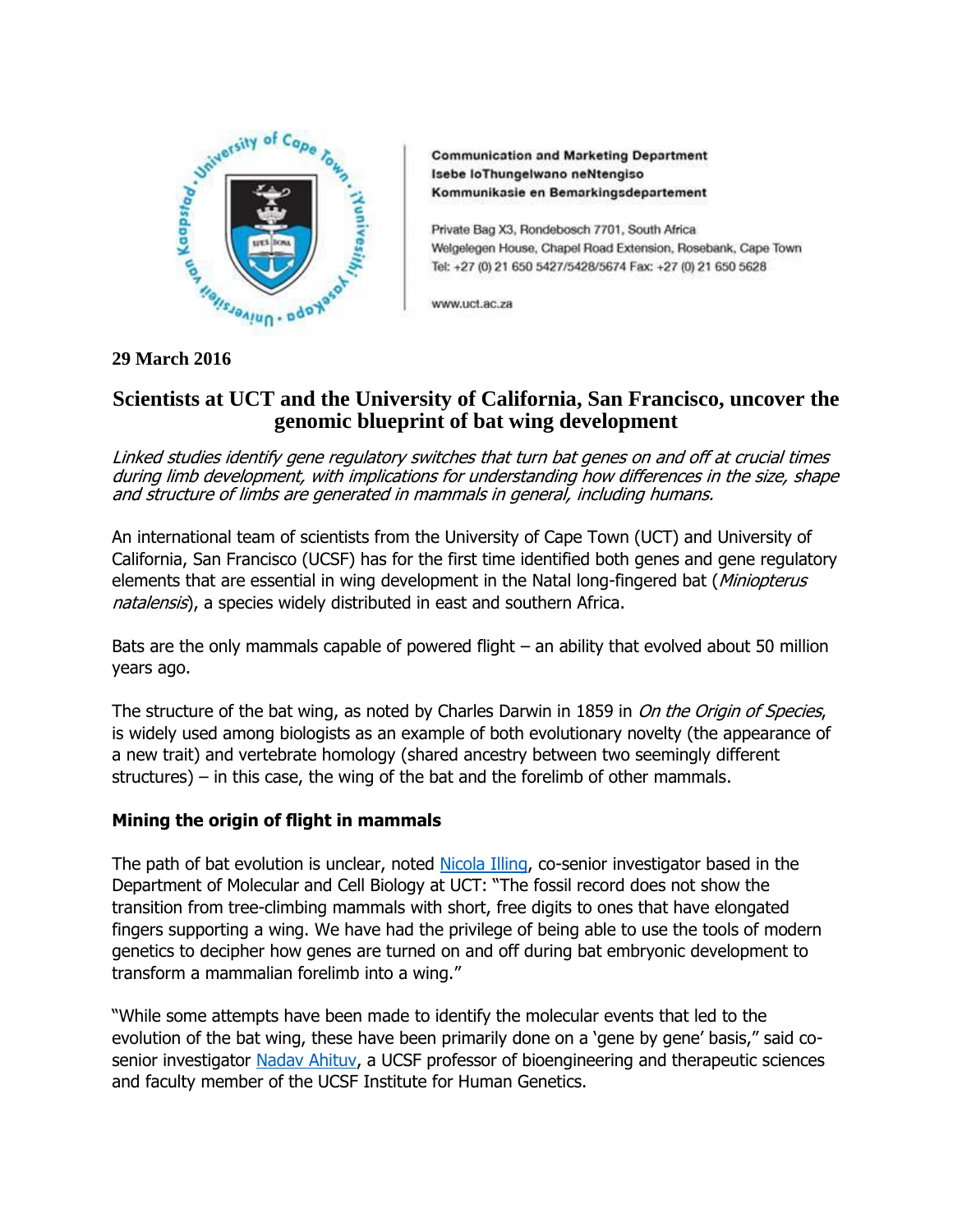"This work lays out a genome-wide blueprint for the causes that led to the development of the bat wing, a key evolutionary innovation that contributed to bats becoming the second most diverse order of mammals."

The new research was presented in two papers published on 28 March 2016, one in *Nature* [Genetics](http://www.nature.com/ng/index.html) and one in [PLoS Genetics](http://journals.plos.org/plosgenetics/).

For the *Nature Genetics* paper, the scientists – including co-lead authors UCT PhD student Stephen Schlebusch and Walter L Eckalbar, PhD, a postdoctoral fellow in Ahituv's laboratory at UCSF – first sequenced the entire genome of the Natal long-fingered bat. They then used the latest sequencing technologies to take a snapshot of which genes were active to complete a genomic analysis on the developing wings and feet of bat embryos. Zoe Gill, an MSc student in the Illing lab, characterised where a number of key regulatory genes and novel long non-coding RNA transcripts were precisely expressed in bat embryos collected from the De Hoop Nature Reserve, validating the high-throughput molecular genomic analysis.

## **Over 7 000 genes identified**

The researchers identified over 7 000 genes that are expressed differently in forelimbs compared to hind limbs at three key stages of bat wing development. They found that many signalling pathways are activated differentially as well, including pathways important in limb formation, digit growth, long-bone development and cell death. Also expressed differently are many proteins associated with ribosomes – molecular machines found in all cells that are responsible for protein production during limb development.

"It took bats millions of years to evolve wings," said Eckalbar. "Our work shows that they did this through thousands of genetic alterations, involving both genes used by all animals during limb development, and genes whose usage in limb development may be unique to bats."

"This gives us our first detailed picture of the genomics behind bat wing development," said Ahituv. "Importantly, this work identified not just which genes are expressed at what stage of growth, but the genetic switches in the genome that are responsible for turning those genes on and off."

"The events that initiate the dramatic elongation of digits in the bat wing happen much earlier than previously reported," said Illing. "This is predicted from the differential activation of key signalling pathways that pattern the hands and feet of all mammals."

Ash Parker, an Honours student in Molecular and Cell Biology, together with Illing and Mandy Mason, a PhD student, confirmed this prediction by showing that the size of cartilage condensations that subsequently form the scaffolds for formation of bones are much larger in the developing bat wing compared to bat feet.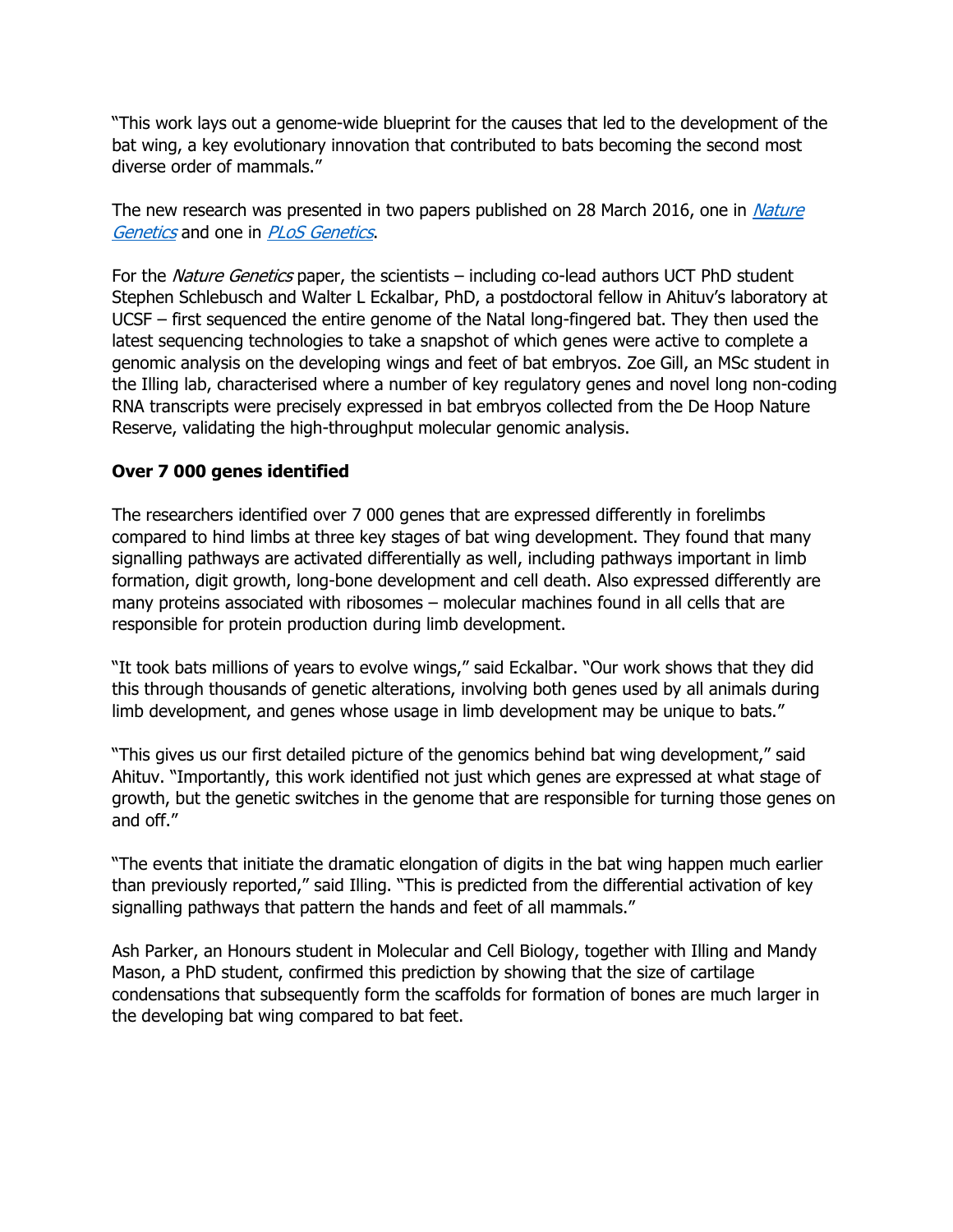## **'Bat accelerated regions (BARs)'**

For the study published in *PLoS Genetics*, the research team – including co-lead authors Betty M Booker, a post-doctoral fellow in Ahituv's laboratory, and Tara Friedrich, a UCSF PhD student – identified bat accelerated regions (BARs).

These BARs are "genomic sequences that are conserved in evolution and have not changed in most vertebrates, but experienced rapid changes in the common ancestor of today's bats," explained Friedrich, a member of the laboratory of co-senior investigator [Katherine S Pollard,](http://docpollard.com/) PhD, a senior investigator at the Gladstone Institutes and a faculty member at the UCSF Institute for Human Genetics.

They mapped these BARs onto areas that were predicted to be important switches that turn genes on during limb development, and found 166 BARs with the potential to influence bat wing development.

The researchers selected five of these BARs and tested their bat sequences in transgenic mouse embryos. They found that all five bat sequences were capable of switching on a reporter gene in the developing mouse forelimb, and that three bat sequences showed different activities to their mouse-sequence counterparts. One region, BAR116, is located near the *HoxD* genes, which are known to be involved in limb patterning and skeletal growth.

### **HoxD genes mirror activity of BAR116**

"The pivotal role of HoxD genes in regulating the formation of the autopod (our hands and feet) has been known since the early 90s, with current work showing that removing these genes in developing transgenic mice results in slight reductions in digit length," said Mandy Mason, a PhD student at UCT.

She has shown that *Hoxd10* and *Hoxd11* are far more active in bat wings compared to hind limbs during bat embryonic development. Mason explained that "in the bat, dramatic alterations in HoxD gene expression correspond to the large differences in the length of the bones that make up the hand of the bat wing. This finding demonstrates how examining extreme but natural developmental events, such as the formation of the bat wing, can give us potential roles of genes in a system."

Illing noted that aside from the insights it provided into bat wing development, the project was the first to identify genetic switches on a genomic scale using embryos from wild-caught animals, rather than laboratory animals.

The field-based preparation methods for doing this work were pioneered by two UCT graduate students, Mandy Mason and Dorit Hockman, during their Honours year in the Department of Zoology in 2005, under the supervision of Prof David Jacobs (Department of Biological Sciences, UCT) and Nicola Illing.